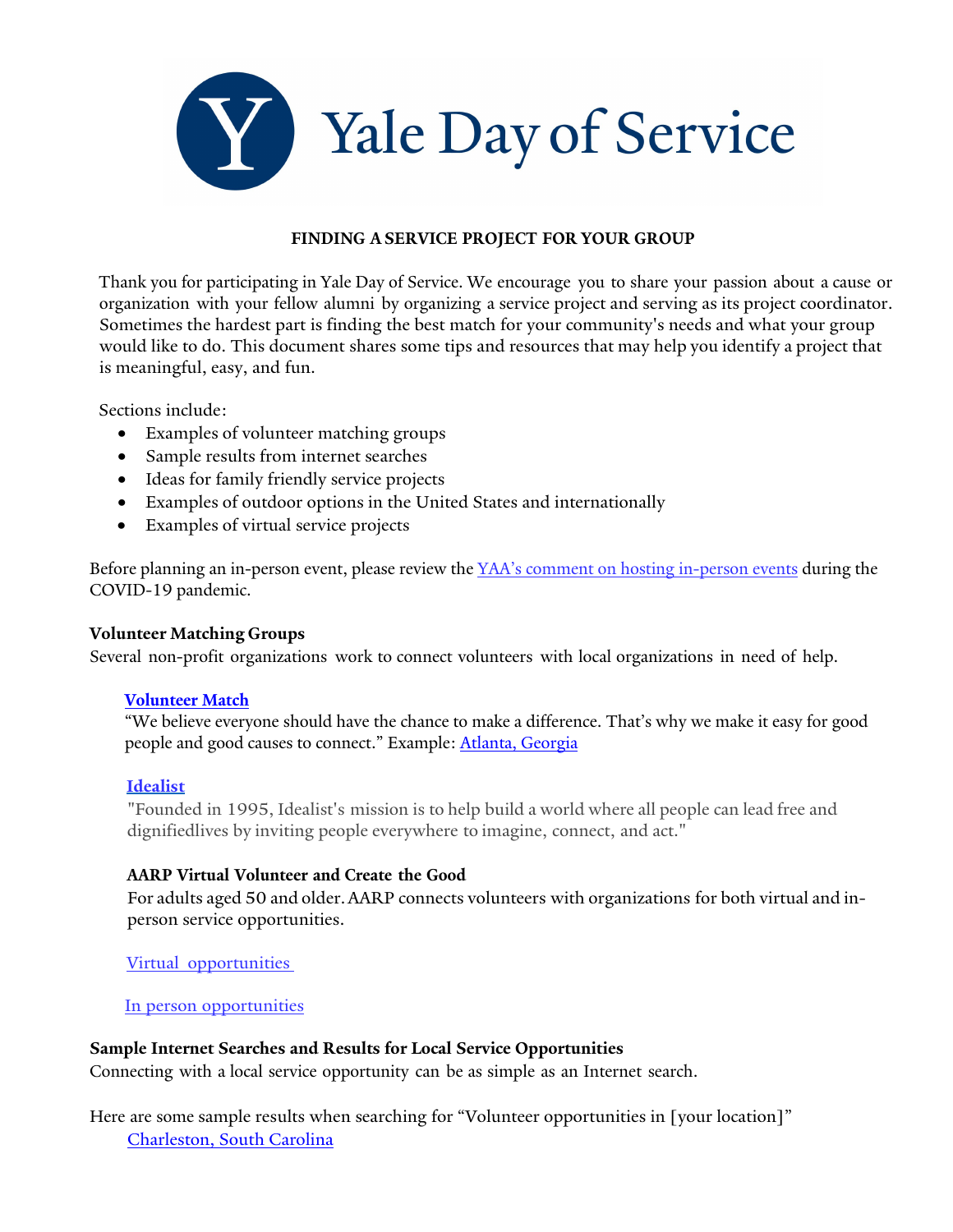

[Chicago, Illinois](https://www.yelp.com/search?find_desc=Volunteer+Opportunities&find_loc=Chicago%2C+IL)  [Paris France](https://jemengage.paris.fr/)

## **Ideas for family friendly service projects**

| Search# 1-- "Family volunteer opportunities                                                | <b>Search <math>#2</math>--"Volunteer with my family</b>                                                         |
|--------------------------------------------------------------------------------------------|------------------------------------------------------------------------------------------------------------------|
| [Add your location]"                                                                       | [Add your location]"                                                                                             |
| Examples of results:                                                                       | Examples of results:                                                                                             |
| Colorado                                                                                   | Georgia                                                                                                          |
| <b>Kids Mile High</b>                                                                      | 365 Atlanta Traveler                                                                                             |
| <b>Colorado Parent</b>                                                                     | Hands on Atlanta                                                                                                 |
| Michigan<br><b>Little Guide Detroit</b><br><b>Texas</b><br>San Antonio, Kids Out and About | Kansas<br>Wichita Mom<br><b>Wichita Mom Volunteer</b><br>New York<br>Doing Good Together<br><b>Volunteer NYC</b> |

## **Outdoor Project Examples**

Here are some sample results from the Internet search, "Clean up Parks in [location]."

#### **National**

#### **[eBird](https://ebird.org/about/portals/)**

Go birdwatching, collect data and help a worldwide biodiversity project of birdwatchers and scientists "power new data-driven approaches to science, conservation and education." It is managed by the Cornell Lab of Ornithology.

#### **[Keep America Beautiful/Great American Cleanup](https://kab.org/programs/great-american-cleanup/)**

An annual initiative with 15,000 community events. In 2022, events occur between March 21- June 22.

## **[National River Cleanup](https://www.americanrivers.org/make-an-impact/national-river-cleanup/volunteers/)**

"American Rivers fights boldly for healthy rivers and clean water — everywhere, for everyone." It offers river cleanup volunteer opportunities throughout the year.

## **US States**

**Arizona** *Flagstaff-* City [Stewards](https://www.flagstaff.az.gov/3261/Community-Stewards-Program) Program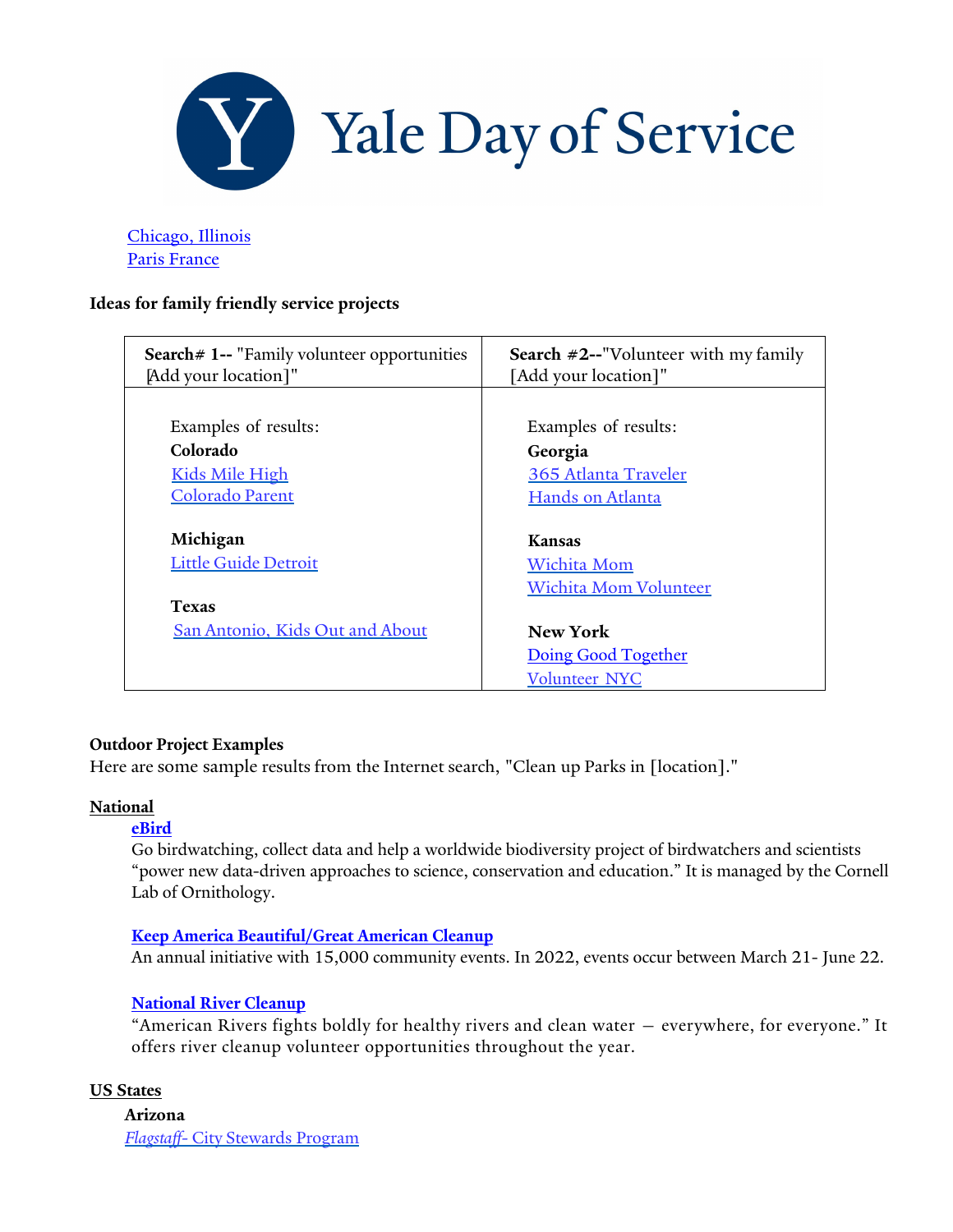

*[Phoenix-](https://www.phoenix.gov/parks/volunteer-opportunities)* My Phoenix My Park *Phoenix-*Hands [On Phoenix](https://www.handsonphoenix.org/opportunity/a0CA000000OpYsQMAV) *[Tucson-Tucson](https://tucsoncleanandbeautiful.org/adopt-a-park-public-areas/volunteer-opportunities/)* Clean & Beautiful

**California** *[Riverside-Riverside](https://riversideca.galaxydigital.com/agency/detail/?agency_id=92398)* Parks & Recreation

**Nebraska** *Lincoln* - Stream [Cleanup](https://www.lincoln.ne.gov/City/Departments/LTU/Utilities/Watershed-Management/Volunteer/Stream-Cleanup) [University](https://www.unl.edu/wht/volunteer-opportunities-0) of Nebraska, Lincoln

**South Dakota** [Adopt a Park Program](https://www.rcgov.org/index.php?option=com_docman&view=download&alias=11162-adopt-a-park-program&category_slug=parks-recreation-department&Itemid=149) Black Hills [National](https://www.fs.usda.gov/main/blackhills/workingtogether/volunteering) Forest

## **International**

## **Clean Up The [World](https://www.cleanuptheworld.org/)**

A not-for-profit, non-government apolitical event that unites communities with a common focus to protectthe environment. "*We support local groups and organisations to plan and conduct various activities to clean up, fix up and conserve the environment."* It has volunteer campaigns around the world-Africa, Europe, West Asia, Asia Pacific, Latin America & Caribbean and North America.

## **[Trash Hero](https://trashhero.org/our-network/)**

The Trash Hero movement links communities around the world, including Asia, Asia Pacific, the Middle East, Europe, Australia, Latin America & the Caribbean and the U.S. to conserve the environment. It has weekly and monthly cleanups.

## **England**

## Keep [Britain](https://www.keepbritaintidy.org/) Tidy

Non-Profit organization dedicated to making "British outdoor spaces cleaner and greener" and "improving the environment onyour doorstep."

## [London](https://getinvolved.london.ca/londoncleangreen) Clean and Green

**Japan** Tokyo River [Friends](http://www.tokyoriverfriends.org/) Outdoor clean up events throughout the year

**The Philippines** Clean up the [Philippines](https://www.facebook.com/cleanupthephilippines/) Acampaign of Clean Up The World